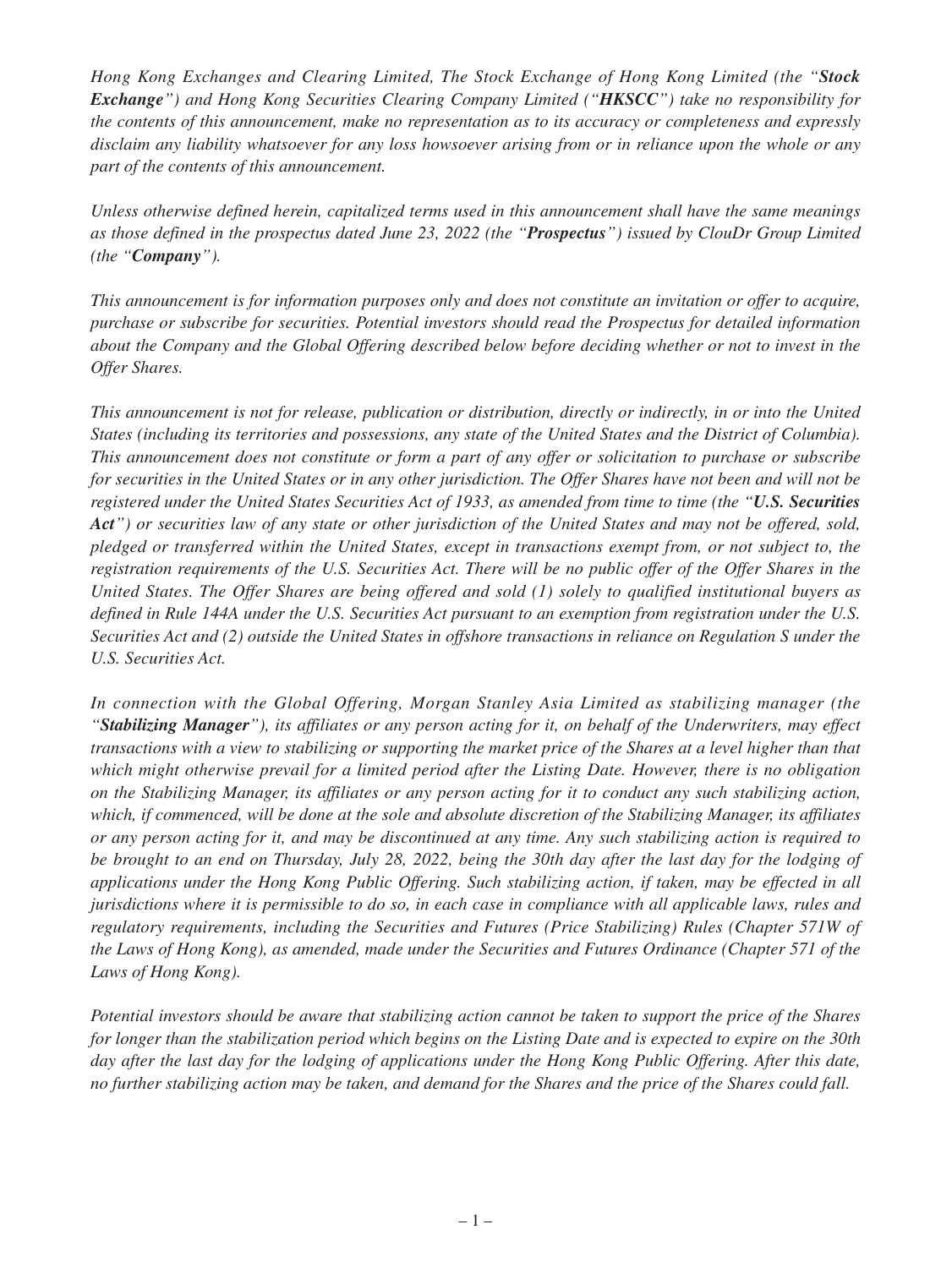

(Incorporated in the Cayman Islands with limited liability)

# **GLOBAL OFFERING**

| <b>Number of Offer Shares under</b><br>the Global Offering | 19,000,000 Shares (subject to the<br><b>Over-allotment Option</b> )                                                                                                                                                                                                    |
|------------------------------------------------------------|------------------------------------------------------------------------------------------------------------------------------------------------------------------------------------------------------------------------------------------------------------------------|
|                                                            | Number of Hong Kong Offer Shares : 1,900,000 Shares (subject to reallocation)                                                                                                                                                                                          |
| <b>Number of International Offer Shares :</b>              | 17,100,000 Shares (subject to reallocation<br>and the Over-allotment Option)                                                                                                                                                                                           |
|                                                            | Offer Price : HK\$30.50 per Offer Share plus<br>brokerage of 1%, SFC transaction levy<br>of 0.0027%, Stock Exchange trading<br>fee of 0.005% and FRC transaction<br>levy of $0.00015\%$ (payable in full on<br>application in Hong Kong dollars,<br>subject to refund) |
| Stock code : 9955                                          | Nominal value : US\$0.0001 per Share                                                                                                                                                                                                                                   |

*Joint Sponsors, Joint Global Coordinators, Joint Bookrunners, and Joint Lead Managers*

Morgan Stanley

J.P.Morgan

*Joint Global Coordinators, Joint Bookrunners and Joint Lead Managers*





*Joint Bookrunner and Joint Lead Manager*



<sup>\*</sup> *For identification purpose only*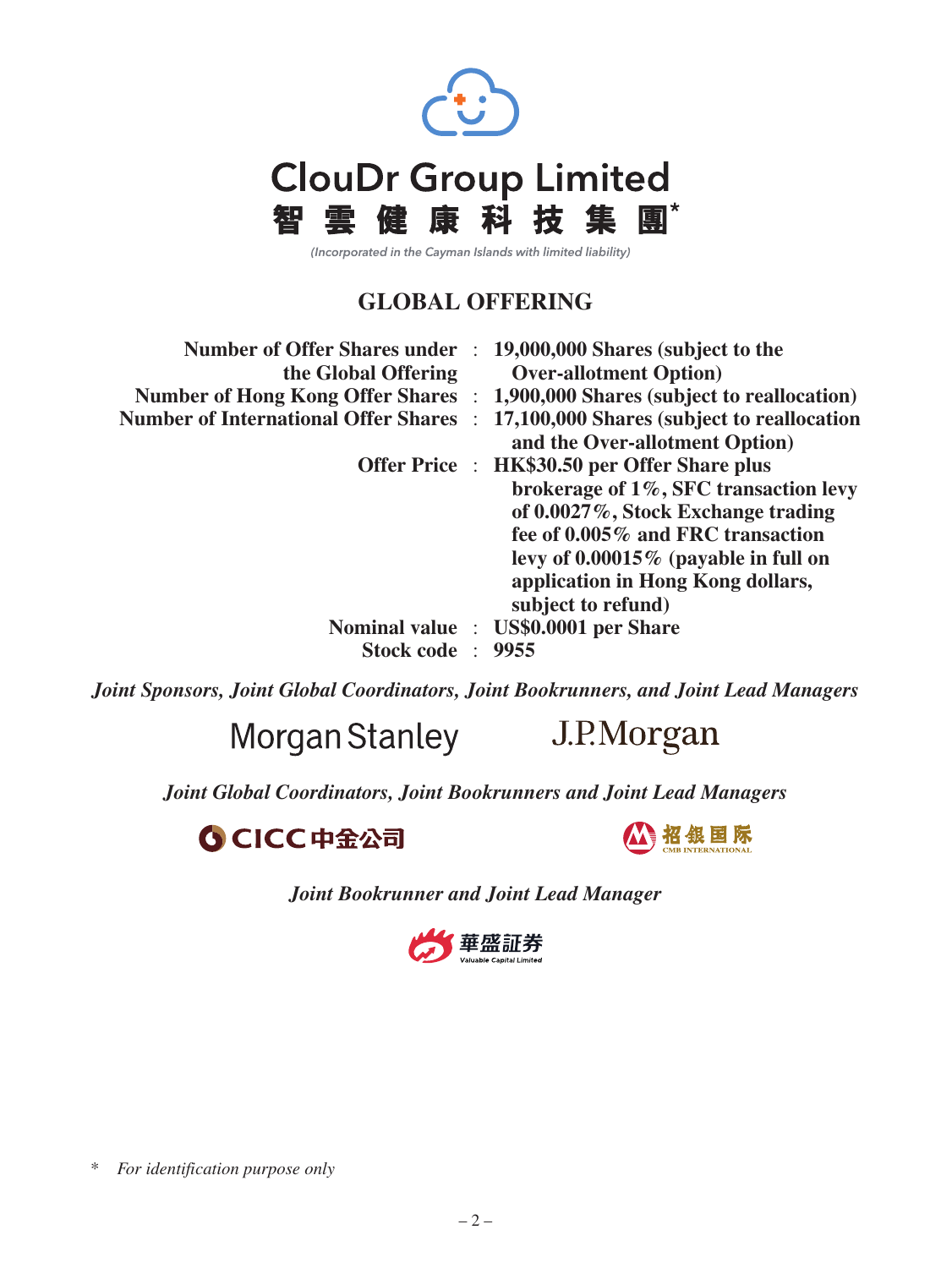Your application through the **HK eIPO White Form** service or the **CCASS EIPO** service must be for a minimum of 100 Hong Kong Offer Shares and in one of the numbers set out in the table. You are required to pay the amount next to the number you select.

| No. of                                                 |                                             | No. of                                                 |                                             | No. of                                                 |                                             | No. of                                                 |                                             |
|--------------------------------------------------------|---------------------------------------------|--------------------------------------------------------|---------------------------------------------|--------------------------------------------------------|---------------------------------------------|--------------------------------------------------------|---------------------------------------------|
| <b>Hong Kong</b><br><b>Offer Shares</b><br>applied for | Amount<br>payable on<br>application<br>HK\$ | <b>Hong Kong</b><br><b>Offer Shares</b><br>applied for | Amount<br>payable on<br>application<br>HK\$ | <b>Hong Kong</b><br><b>Offer Shares</b><br>applied for | Amount<br>payable on<br>application<br>HK\$ | <b>Hong Kong</b><br><b>Offer Shares</b><br>applied for | Amount<br>payable on<br>application<br>HK\$ |
| 100                                                    | 3,080.73                                    | 2,000                                                  | 61,614.79                                   | 10,000                                                 | 308,073.95                                  | 300,000                                                | 9,242,218.28                                |
| 200                                                    | 6,161.48                                    | 2,500                                                  | 77,018.48                                   | 20,000                                                 | 616,147.89                                  | 400,000                                                | 12,322,957.70                               |
| 300                                                    | 9,242.22                                    | 3,000                                                  | 92,422.19                                   | 30,000                                                 | 924,221.83                                  | 500,000                                                | 15,403,697.13                               |
| 400                                                    | 12,322.96                                   | 3,500                                                  | 107,825.88                                  | 40,000                                                 | 1,232,295.77                                | 600,000                                                | 18,484,436.55                               |
| 500                                                    | 15,403.69                                   | 4,000                                                  | 123,229.57                                  | 50,000                                                 | 1,540,369.72                                | 700,000                                                | 21,565,175.98                               |
| 600                                                    | 18,484.44                                   | 4,500                                                  | 138,633.28                                  | 60,000                                                 | 1,848,443.66                                | 800,000                                                | 24,645,915.40                               |
| 700                                                    | 21,565.18                                   | 5,000                                                  | 154,036.98                                  | 70,000                                                 | 2,156,517.60                                | $950,000^{(1)}$                                        | 29, 267, 024.54                             |
| 800                                                    | 24,645.92                                   | 6,000                                                  | 184,844.36                                  | 80,000                                                 | 2,464,591.54                                |                                                        |                                             |
| 900                                                    | 27,726.65                                   | 7,000                                                  | 215,651.76                                  | 90,000                                                 | 2,772,665.49                                |                                                        |                                             |
| 1,000                                                  | 30,807.40                                   | 8,000                                                  | 246,459.16                                  | 100,000                                                | 3,080,739.43                                |                                                        |                                             |
| 1,500                                                  | 46,211.10                                   | 9,000                                                  | 277,266.55                                  | 200,000                                                | 6,161,478.85                                |                                                        |                                             |
|                                                        |                                             |                                                        |                                             |                                                        |                                             |                                                        |                                             |

*Note:*

(1) Maximum number of Hong Kong Offer Shares you may apply for.

No application for any other number of the Hong Kong Offer Shares will be considered and any such application is liable to be rejected.

# **THE LISTING APPLICATION**

We have applied to the Listing Committee for the listing of, and permission to deal in, our Shares in issue (including the shares on conversion of the Preferred Shares); our Shares to be issued pursuant to the Global Offering (including any Shares which may be issued pursuant to the exercise of the Over-allotment Option); and our Shares which may be issued pursuant to the Post-IPO Share Award Scheme.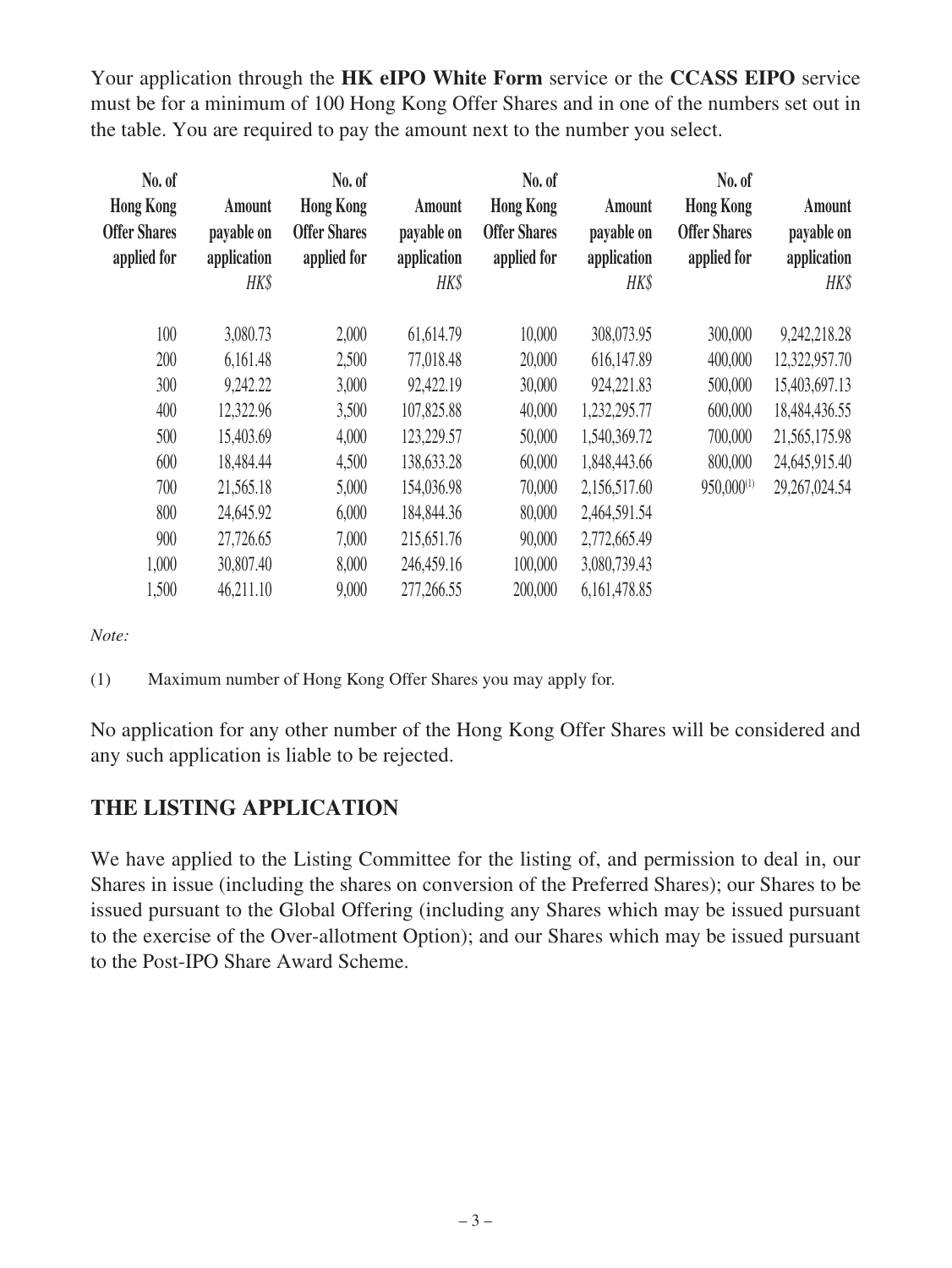# **STRUCTURE OF THE GLOBAL OFFERING**

The Global Offering comprises:

- the Hong Kong Public Offering of initially 1,900,000 Offer Shares (subject to reallocation) in Hong Kong, representing 10% of the total number of Offer Shares initially available under the Global Offering; and
- the International Offering of initially 17,100,000 Offer Shares (subject to reallocation and the Over-allotment Option), representing 90% of the total number of Offer Shares initially available under the Global Offering.

The allocation of the Offer Shares between the Hong Kong Public Offering and the International Offering will be subject to reallocation as described in the section headed "Structure of the Global Offering" in the Prospectus.

In particular, the Joint Representatives may reallocate Offer Shares from the International Offering to the Hong Kong Public Offering to satisfy valid applications under the Hong Kong Public Offering. In accordance with Guidance Letter HKEX-GL91-18 issued by the Stock Exchange, if such reallocation is done other than pursuant to the clawback mechanism as described in the section headed "Structure of the Global Offering — The Hong Kong Public Offering — Reallocation" in the Prospectus, the maximum total number of Offer Shares that may be allocated to the Hong Kong Public Offering following such reallocation shall be not more than double the initial allocation to the Hong Kong Public Offering (i.e. 3,800,000 Offer Shares), representing 20% of the total number of Offer Shares initially available under the Global Offering.

Under the International Underwriting Agreement, we expect to grant to the International Underwriters, the Over-allotment Option exercisable by the Joint Representatives (for themselves and on behalf of the International Underwriters) at any time from the Listing Date until Thursday, July 28, 2022, being 30 days after the last day for the lodging of applications under the Hong Kong Public Offering, pursuant to which the Company may be required to issue up to an aggregate of 2,850,000 additional Offer Shares, representing not more than 15% of the number of Offer Shares initially available under the Global Offering, at the Offer Price, to cover over-allocations in the International Offering, if any. In the event the Over-allotment Option is exercised, we will make an announcement which will be posted on the website of the Stock Exchange (**www.hkexnews.hk**) and on our website (**www.cloudr.cn**).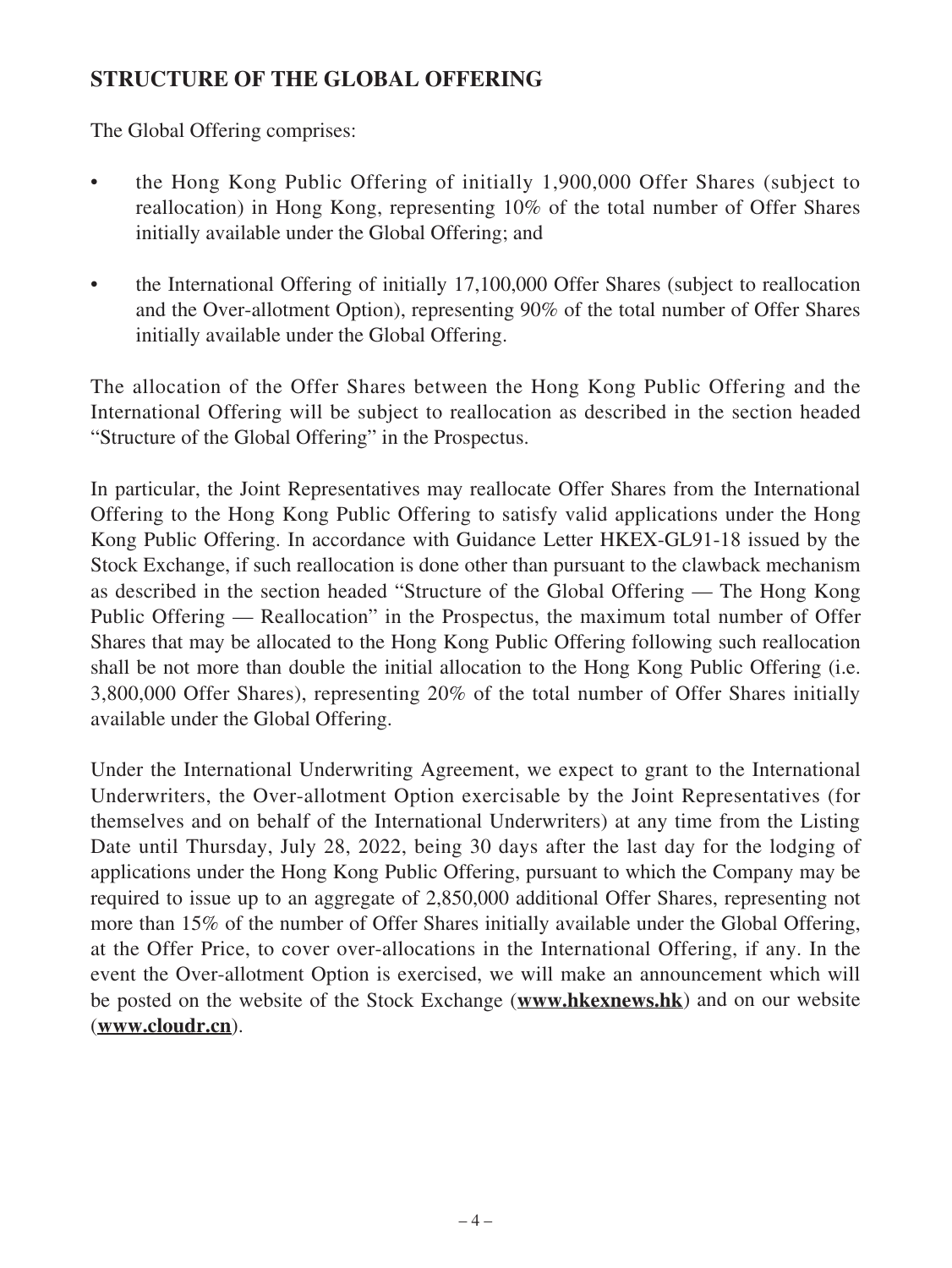## **PRICING**

The Offer Price will be HK\$30.50 per Offer Share, unless otherwise announced as further explained in the section headed "Structure of the Global Offering" in the Prospectus. Applicants under the Hong Kong Public Offering are required to pay, on application, the Offer Price of HK\$30.50 per Offer Share together with brokerage of 1%, SFC transaction levy of 0.0027%, FRC transaction levy of 0.00015% and the Stock Exchange trading fee of  $0.005\%$ .

#### **EXPECTED TIMETABLE**

|                                                                                                                                                                                                                                          | Thursday, June 23, 2022 |
|------------------------------------------------------------------------------------------------------------------------------------------------------------------------------------------------------------------------------------------|-------------------------|
| Latest time to complete electronic applications under<br>the HK eIPO White Form service through one of the<br>below ways:                                                                                                                |                         |
| (1)<br>the <b>IPO App</b> , which can be downloaded<br>by searching "IPO App" in App Store or<br>Google Play or downloaded at<br>www.hkeipo.hk/IPOApp or<br>www.tricorglobal.com/IPOApp                                                  |                         |
| the designated website at $www.hkeipo.hk \ldots \ldots \ldots \ldots \ldots \ldots \ldots \ldots 11:30 a.m. on$<br>(2)                                                                                                                   | Tuesday, June 28, 2022  |
|                                                                                                                                                                                                                                          | Tuesday, June 28, 2022  |
| Latest time for (a) completing payment for<br>the HK eIPO White Form applications by<br>effecting internet banking transfer(s) or<br>PPS payment transfer(s) and (b) giving<br>electronic application instructions to HKSCC12:00 noon on |                         |
|                                                                                                                                                                                                                                          | Tuesday, June 28, 2022  |

If you are instructing your **broker** or **custodian** who is a CCASS Clearing Participant or a CCASS Custodian Participant to give **electronic application instructions** via CCASS terminals to apply for the Hong Kong Offer Shares on your behalf, you are advised to contact your **broker** or **custodian** for the latest time for giving such instructions which may be different from the latest time as stated above.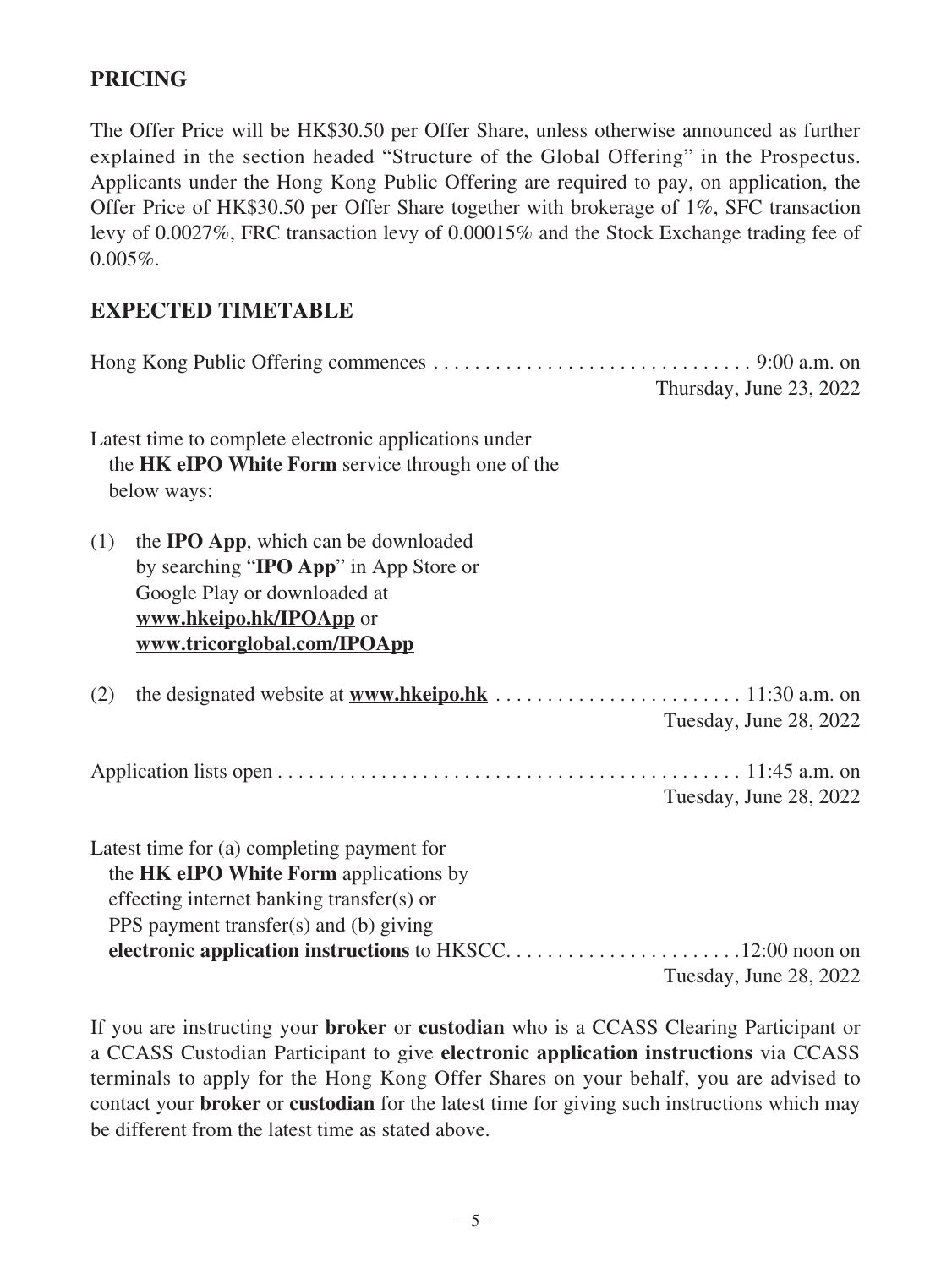| Tuesday, June 28, 2022                                                                                                                                                                                                                                                                                                                                       |
|--------------------------------------------------------------------------------------------------------------------------------------------------------------------------------------------------------------------------------------------------------------------------------------------------------------------------------------------------------------|
| Announcement of the level of indications of interest<br>in the International Offering, the level of applications<br>in the Hong Kong Public Offering and<br>the basis of allocation of the Hong Kong Offer Shares<br>on our website at <b>www.cloudr.cn</b> and<br>the website of the Stock Exchange at<br>www.hkexnews.hk on or beforeTuesday, July 5, 2022 |
| The results of allocations in the Hong Kong<br>Public Offering (with successful applicants'<br>identification document numbers, where<br>appropriate) to be available through a<br>variety of channels, including:                                                                                                                                           |
| in the announcement to be posted on our<br>website and the website of the<br>Stock Exchange at <b>www.cloudr.cn</b> and<br>www.hkexnews.hk respectively from Tuesday, July 5, 2022                                                                                                                                                                           |
| from the "IPO Results" function in the<br><b>IPO App</b> or the designated results of allocations<br>website at <b>www.hkeipo.hk/IPOResults</b> or<br>www.tricor.com.hk/ipo/result with a<br>Tuesday, July 5, 2022<br>12:00 midnight on<br>Monday, July 11, 2022                                                                                             |
| from the allocation results telephone<br>enquiry line by calling +852 3691 8488<br>Friday, July 8, 2022                                                                                                                                                                                                                                                      |
| Share certificates in respect of wholly or<br>partially successful applications to be dispatched<br>or deposited into CCASS on or before Tuesday, July 5, 2022                                                                                                                                                                                               |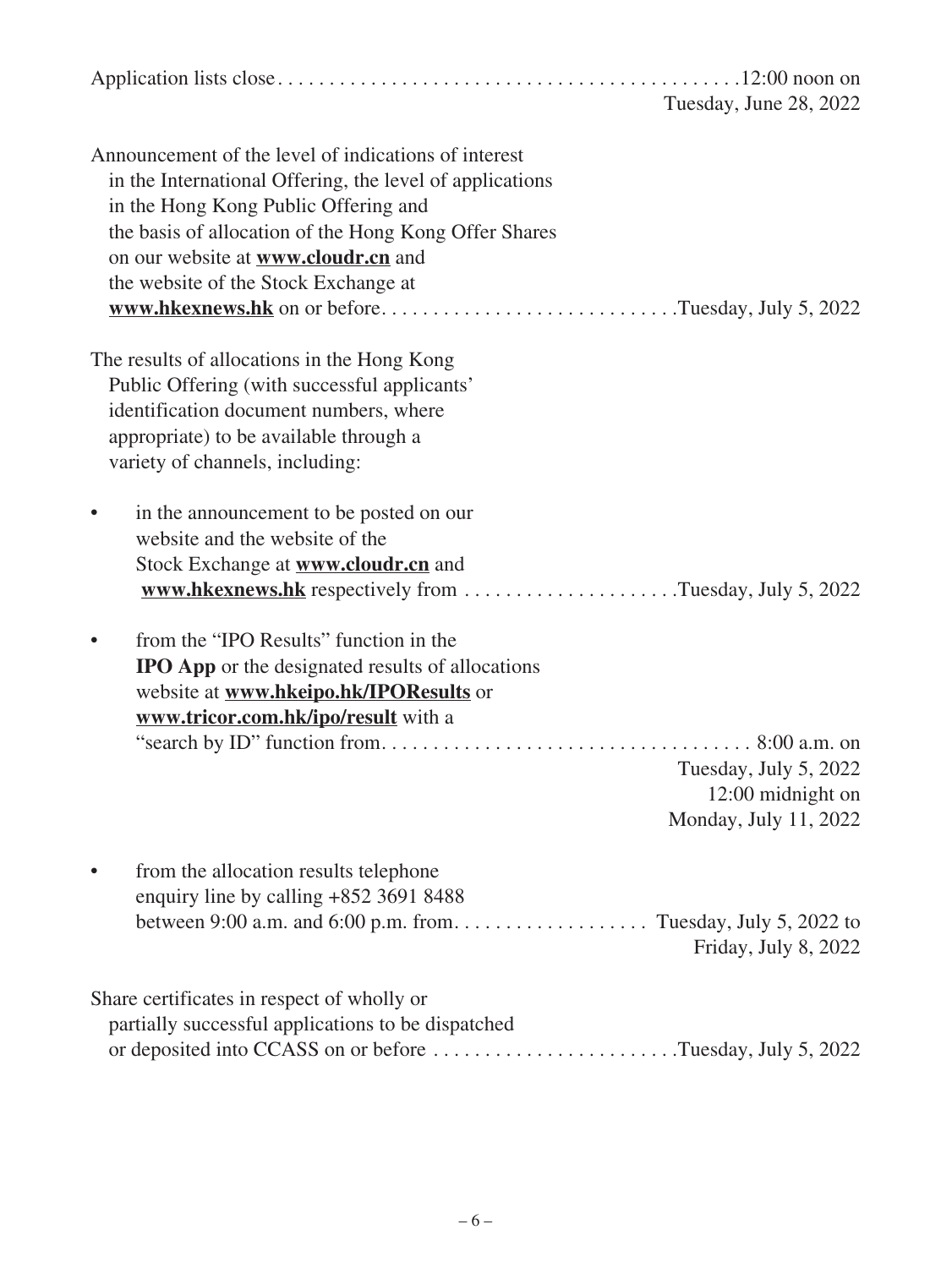| <b>HK eIPO White Form e-Auto Refund</b>   |
|-------------------------------------------|
| payment instructions/refund checks in     |
| respect of wholly or partially successful |
| applications (if applicable) or wholly or |
| partially unsuccessful applications to be |
|                                           |
| Dealings in the Shares on the             |
| Wednesday, July 6, 2022                   |

*Note:* All dates and times refer to Hong Kong local times and date.

## **SETTLEMENT**

Subject to the granting of the listing of, and permission to deal in, the Shares on the Stock Exchange and compliance with the stock admission requirements of HKSCC, the Shares will be accepted as eligible securities by HKSCC for deposit, clearance and settlement in CCASS with effect from the Listing Date or any other date as determined by HKSCC. Settlement of transactions between participants of the Stock Exchange is required to take place in CCASS on the second settlement day after any trading day. All activities under CCASS are subject to the General Rules of CCASS and CCASS Operational Procedures in effect from time to time. All necessary arrangements have been made to enable the Shares to be admitted into CCASS. Investors should seek the advice of their stockbroker or other professional advisor for details of the settlement arrangement as such arrangements may affect their rights and interests.

# **ELECTRONIC APPLICATION CHANNELS**

#### **HK eIPO White Form service**

You may submit your application through the **HK eIPO White Form** service in the **IPO App** or on the designated website at **www.hkeipo.hk** (24 hours daily, except on the last day for applications) from 9:00 a.m. on Thursday, June 23, 2022 until 11:30 a.m. on Tuesday, June 28, 2022 and the latest time for completing full payment of application monies in respect of such applications will be 12:00 noon on Tuesday, June 28, 2022, the last day for applications, or such later time as described in the section headed "How to Apply for Hong Kong Offer Shares — C. Effect of Bad Weather and/or Extreme Conditions on the Opening and Closing of the Application Lists" in the Prospectus.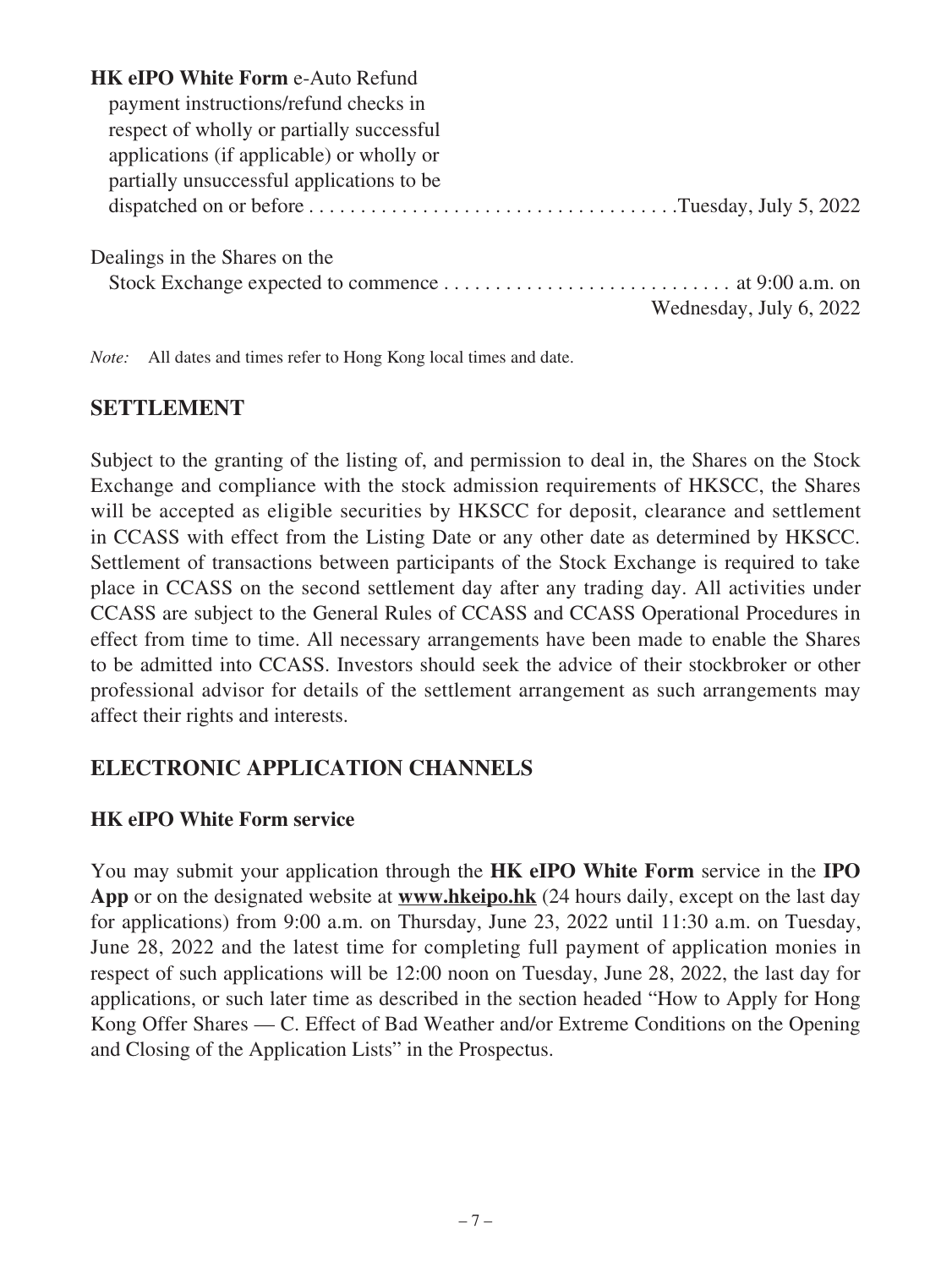#### **CCASS EIPO service**

CCASS Clearing/Custodian Participants can input **electronic application instructions** at the following times on the following dates:

> **Thursday, June 23, 2022 — 9:00 a.m. to 8:30 p.m. Friday, June 24, 2022 — 8:00 a.m. to 8:30 p.m. Monday, June 27, 2022 — 8:00 a.m. to 8:30 p.m. Tuesday, June 28, 2022 — 8:00 a.m. to 12:00 noon**

CCASS Investor Participants can input **electronic application instructions** from 9:00 a.m. on Thursday, June 23, 2022 until 12:00 noon on Tuesday, June 28, 2022 (24 hours daily, except on Tuesday, June 28, 2022, the last day for applications).

The latest time for inputting your **electronic application instructions** will be 12:00 noon on Tuesday, June 28, 2022, the last day for applications, or such later time as described in the section headed "How to Apply for Hong Kong Offer Shares — C. Effect of Bad Weather and/or Extreme Conditions on the Opening and Closing of the Application Lists" in the Prospectus.

The times in this sub-section are subject to change as HKSCC may determine from time to time with prior notification to CCASS Clearing Participants, CCASS Custodian Participants and/or CCASS Investor Participants.

If you are instructing your **broker** or **custodian** who is a CCASS Clearing Participant or a CCASS Custodian Participant to give **electronic application instructions** via CCASS terminals to apply for the Hong Kong Offer Shares on your behalf, you are advised to contact your **broker** or **custodian** for the latest time for giving such instructions which may be different from the latest time as stated above.

The application monies (including the brokerage fees, SFC transaction levy, FRC transaction levy and the Stock Exchange trading fee) will be held by the receiving bank and on behalf of the Company after the closing of the application lists, and the refund monies, if any, will be returned to the applicants without interest on or before Tuesday, July 5, 2022.

Please refer to the sections headed "Structure of the Global Offering" and "How to Apply for Hong Kong Offer Shares" of the Prospectus for details of the conditions and procedures of the Hong Kong Public Offering.

**Application for the Hong Kong Offer Shares will only be considered on the basis of the terms and conditions set out in the Prospectus, in the IPO App and on the designated website (www.hkeipo.hk) for the HK eIPO White Form service.**